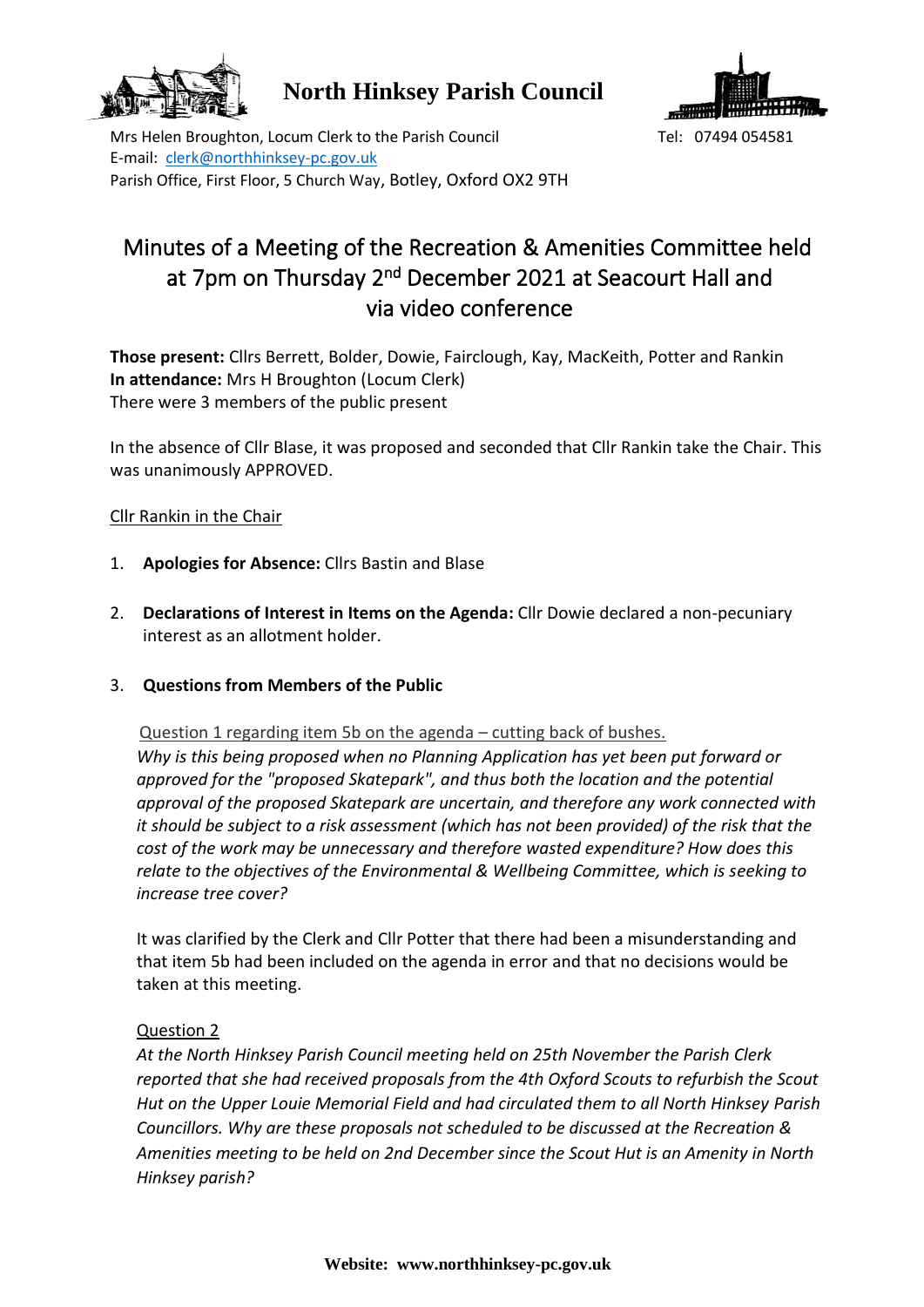It was explained by the Chair Cllr Rankin and by Cllr Potter that the Recreation and Amenities Committee does not have delegated authority to make a decision on the Scout Hut lease and that this was a matter for Full Council.

# 4. **Play Areas:**

## a. **Review of Quarterly Safety Inspection**

A quotation (Q979) for £332 had been received in respect items requiring attention following the quarterly safety inspection.

It was proposed and seconded t**hat quotation Q979 be accepted and that the Clerk obtain a quote for pressure washing of the fenced play area on the lower field**. A named vote was requested and this was unanimously APPROVED.

# 5. **Louie Memorial Fields Management**

### a. **Skatepark**

Six submissions had been received following the Skatepark tender and these would be considered by the Working Group with a proposal going to the next Council meeting.

b. **Cutting back of bushes to the tree line behind the proposed Skatepark location in the non-birding season.**

This item had been included on the agenda in error. The concerns of residents and the North Hinksey Conservation Volunteers were noted.

It was proposed and seconded that no action be taken. A named vote was requested. The proposal was unanimously APPROVED.

### 6. **Memorial Garden, Nature Reserve and Orchard**

a. **Review of the management plan for the Memorial Garden, Nature Reserve and Orchard.** 

The contractor would be starting work on 3<sup>rd</sup> December on maintenance of the Memorial Garden. There was some discussion regarding redesigning the Memorial Garden to reduce ongoing costs. The Clerk would request an update and timeline on the new path. It was proposed and seconded t**hat following approved maintenance work no further money be spent on the Memorial Garden until specialist advice was received and quotes obtained on a low maintenance garden.** A named vote was requested. Cllr MacKeith was against, Cllr Bolder abstained and all other Cllrs voted in favour, so this was APPROVED. It was proposed and seconded **that Cllrs Fairclough and MacKeith produce a remit for a low maintenance re-design of the Memorial Garden and that councillors email any ideas within the next 2 weeks.** This was unanimously APPROVED.

It was proposed and seconded t**hat flailing of the hedge along North Hinksey Lane in January or February be added to the management plan**. This was unanimously APPROVED.

b. **Installation of a new bench in the Community Orchard**. The Clerk confirmed that installation costs for the bench had been paid for.